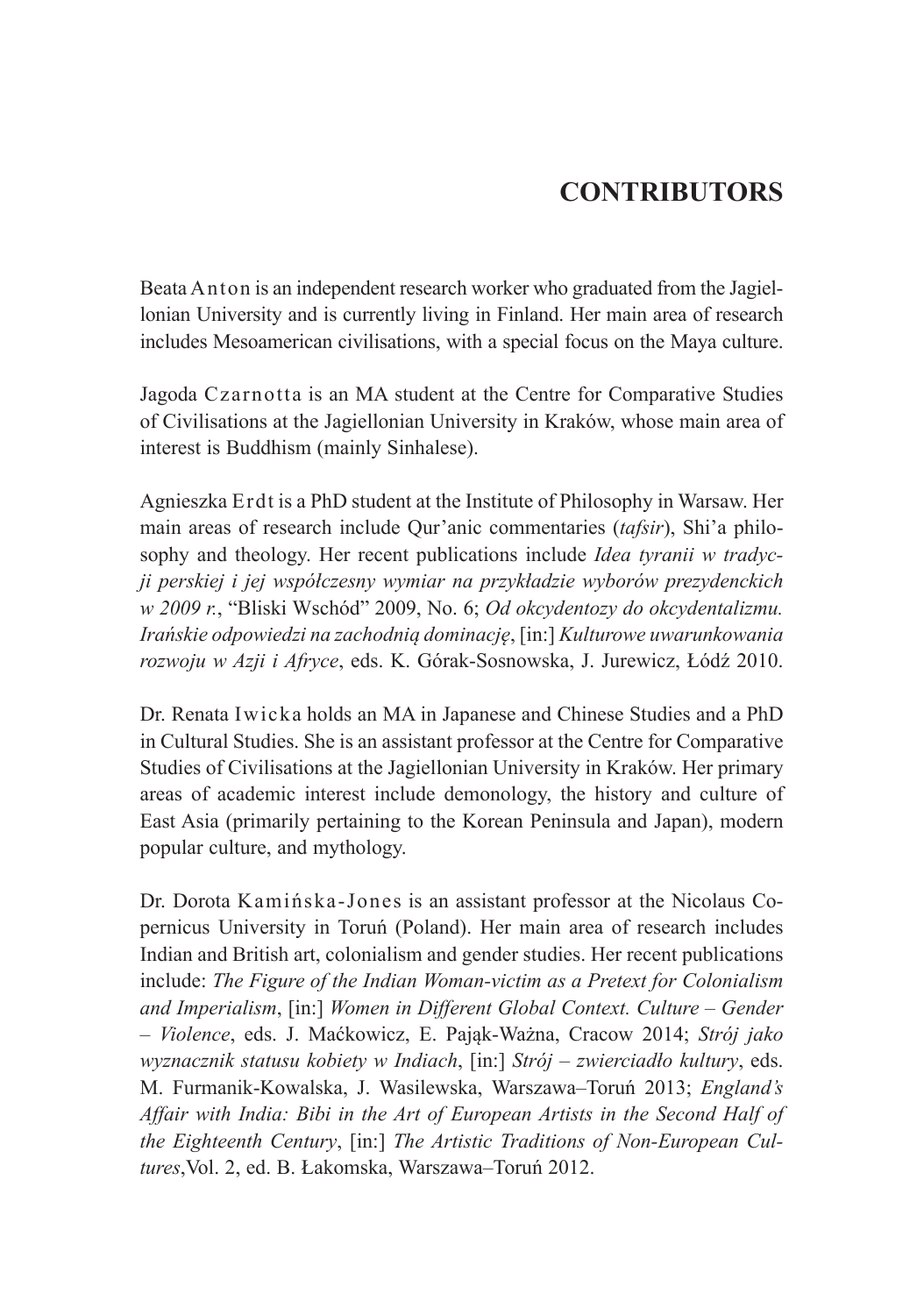Jan Bazyli Klakla is a double MA student at the Departments of Sociology of Law at the Jagiellonian University in Kraków. He also holds a Bachelor degree in Comparative Studies of Civilizations earned at the same university. His main area of research includes the sociology and anthropology of law, particularly customary law and customary-based conflict resolution. His recent publications include: *Conflict Resolution in Clan Societies* (2015), *Mediations in Albanian Customary Law* (2014) and *The Role of a Meal in the Resolution Process of a Clan Conflict* (2014).

Dr. Mateusz M. Kłagisz is an assistant professor at the Department of Iranian Studies at the Jagiellonian University in Kraków. His main area of research on Afghanistan includes the question of modernisation and regression in twentieth-century Afghanistan, especially in the communist period (1978–1992).

Dr. Paulina Niechciał is an assistant professor at the Centre for Comparative Studies of Civilisations at the Jagiellonian University in Kraków. Her main area of research includes the sociology and anthropology of religion, religious minorities, processes of identity building and the contemporary culture and society of Iran, Afganistan and Tajikistan. Her recent publications include a book entitled *Mniejszość zaratusztriańska we współczesnym Teheranie. O tożsamości zbiorowej w kontekście dominacji szyickiej* (*Zoroastrian Minority in Modern Tehran: On Collective Identity in the Context of Shi'a Domination*, 2013) as well as a variety of academic articles.

Victoria Reeves holds a BA in Psychology from the Southwestern University, Georgetown, Texas, US. Victoria's academic studies have focused on the psychological and physiological benefits of mindfulness meditation in individuals with cancer and chronic illness. Presently she focuses on observing the benefits of Buddhist meditation on the subjective well-being of individuals in Western cultures.

Alicja Rybkowska is an MA candidate at the Jagiellonian University in Kraków. Her main area of research includes modern and contemporary art and the influence of philosophy on artistic practices and theories. Her recent publications include the following articles: *Sztuka Nowej Rzeczowości w świetle*  Teorii awangardy *Petera Bürgera* (*The Art of the New Objectivity in Light of Peter Bürger's* Theory of the Avant-Garde); *Polska sztuka krytyczna wobec współczesnej estetyzacji rzeczywistości* (*Polish Critical Art and the Problem of the Contemporary Aesthetisation of Reality*); *Dzikusi, barbarzyńcy, maniacy,*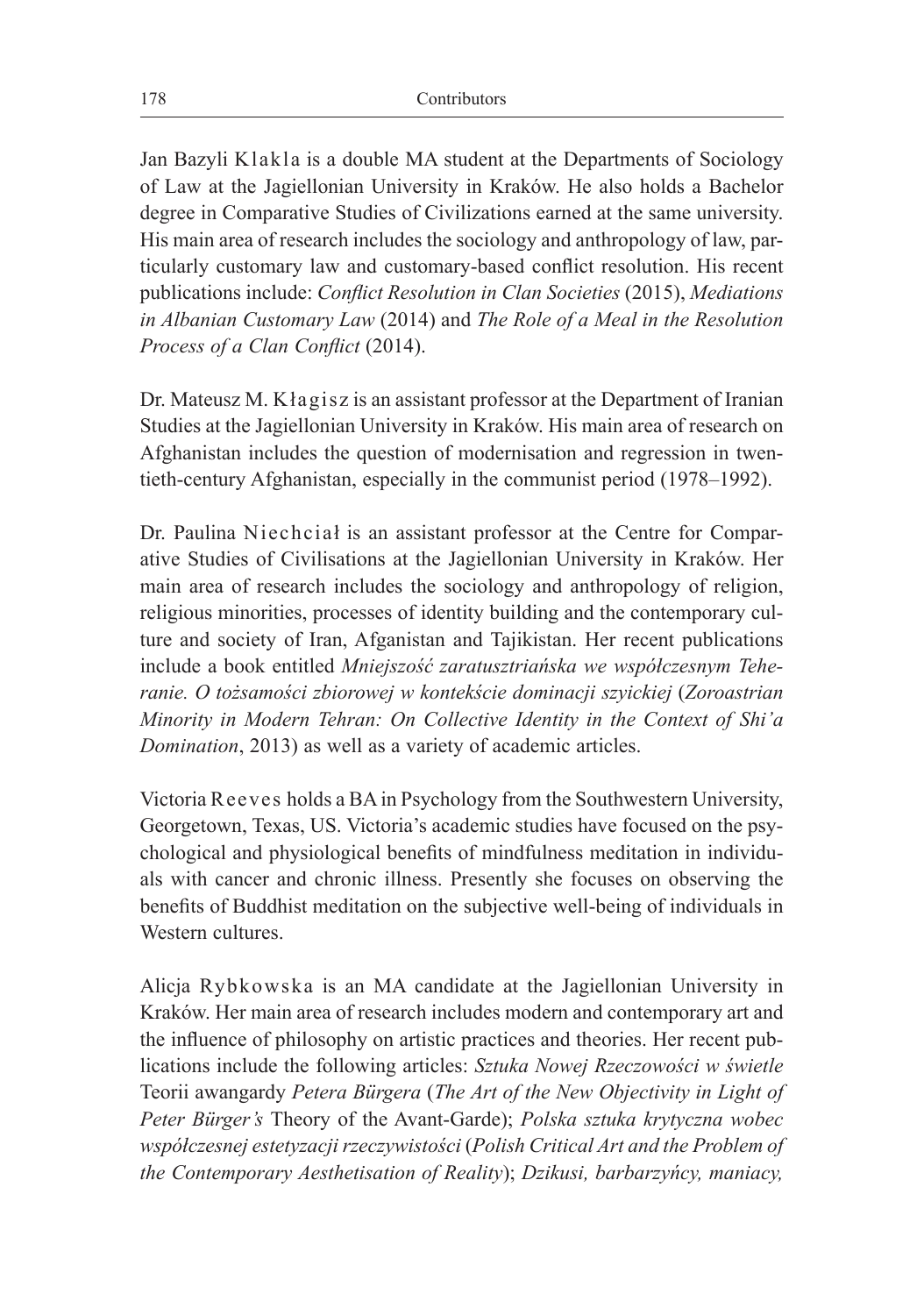*szaleńcy. O społecznym wykluczeniu artystów w XIX i XX wieku* (*Savages, Barbarians, Maniacs, Lunatics. On Social Exclusion of the Artists in the 19th and 20th Century*).

Magdalena Rydzewska is an MA in Psychology, Assistant University of Szczecin, Institute of Psychology. Her research focuses on positive psychology and the psychology of religion. Specifically, she is interested in subjective well-being, meditation and the effects and parallels between Buddhism and psychology.

Agnieszka Słomian is a Russian culture expert, a philologist and doctoral student at the Faculty of International and Political Studies, Jagiellonian University in Kraków. Her scholarly interests concern Central Asia, especially Kazakhstan, and she deals mainly with society and culture. She is currently conducting academic research on ethnocultural organisations in Kazakhstan and the role of cultural and artistic projects in forming the contemporary identity of ethnic and national minorities in Kazakhstan.